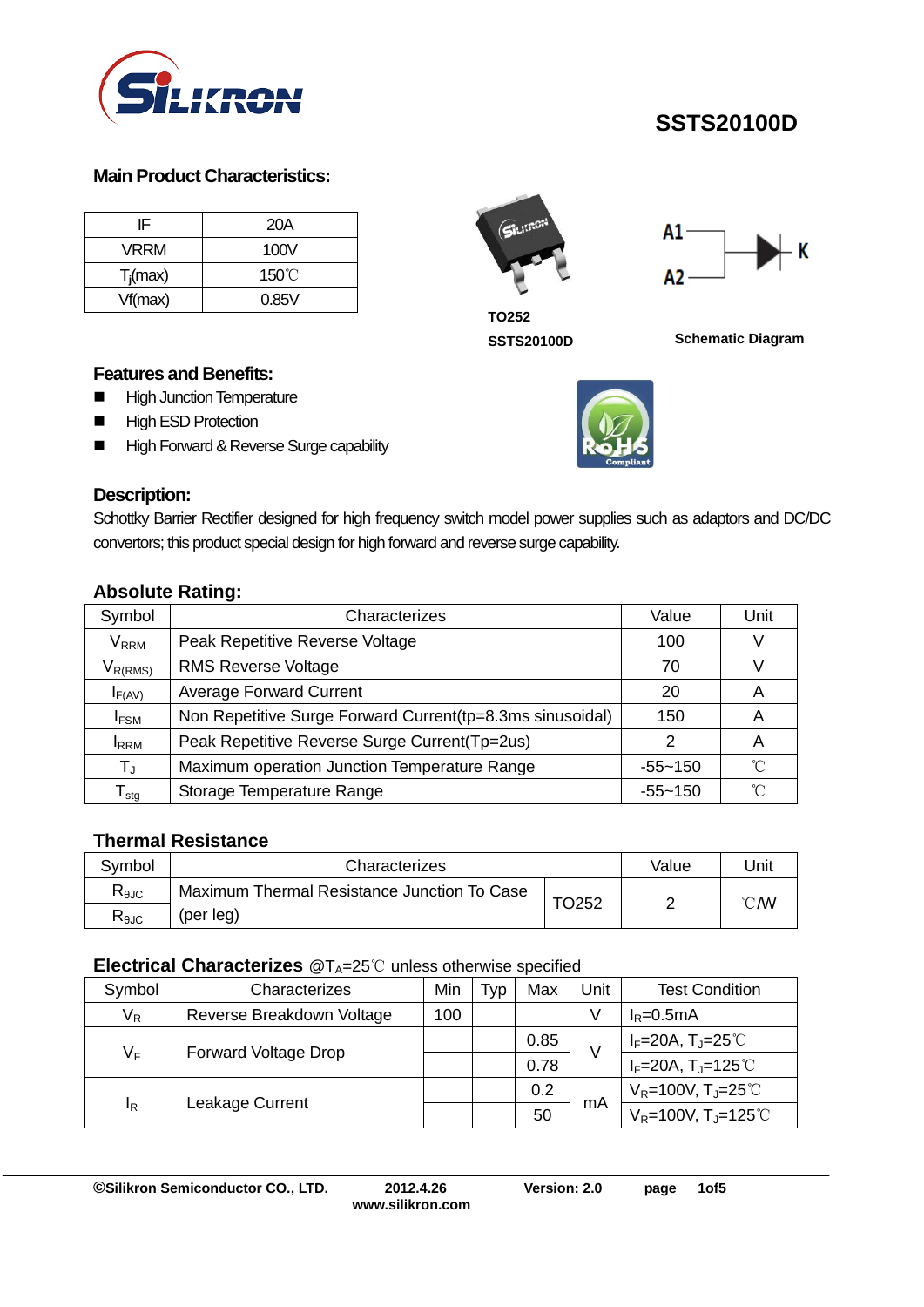

# **SSTS20100D**

#### **I-V Curves:**







**Figure 1**:**Typical Forward Characteristics Figure 2**:**Typical Capacitance Characteristics**



**Figure 3**:**Typical Reverse Characteristics**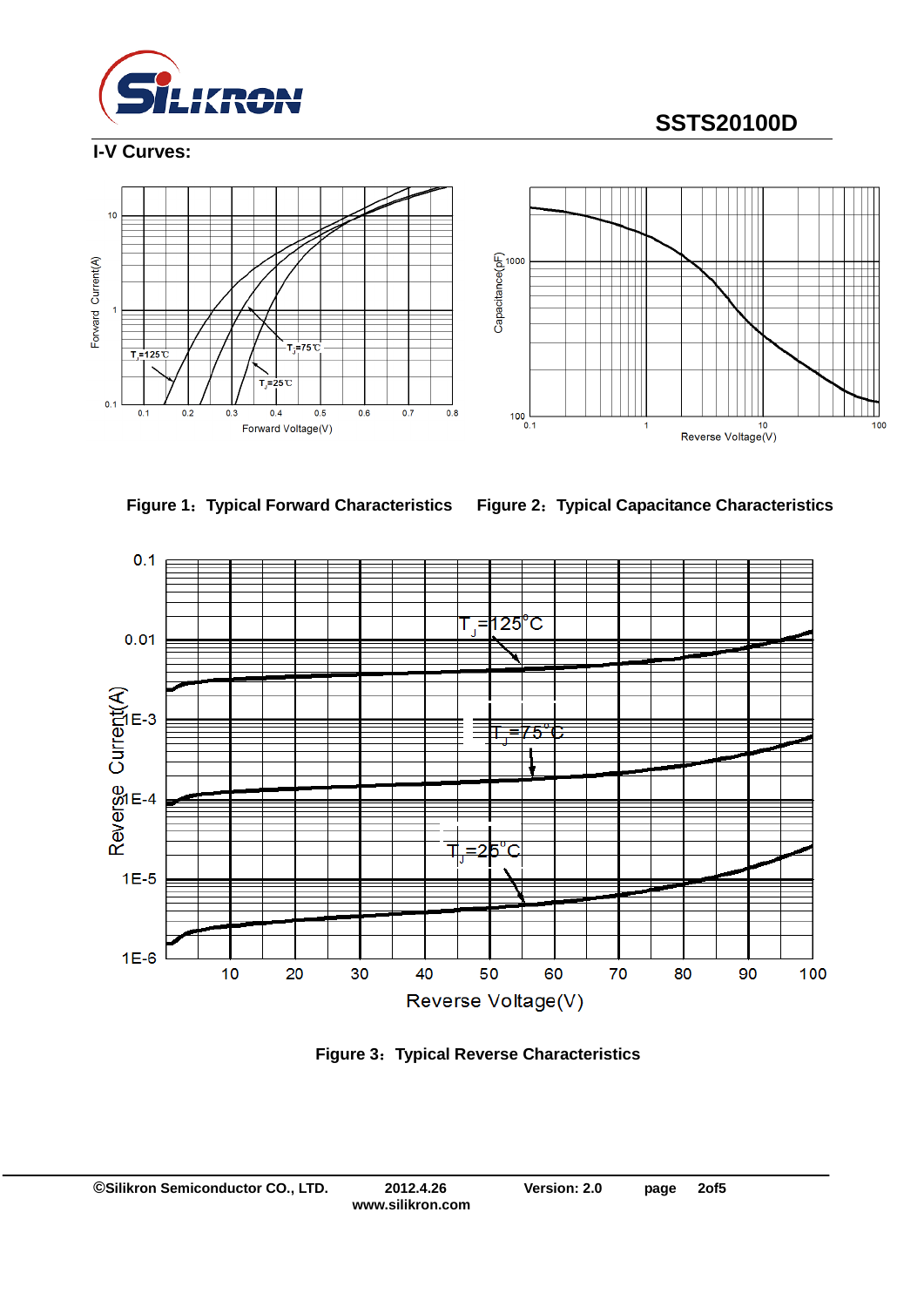

# **SSTS20100D**

## **Mechanical Data**:

|                                  | TO-252 PACKAGE OUTLINE DIMENSION                                                                      |                                 |                  |                      |                            |                        |  |
|----------------------------------|-------------------------------------------------------------------------------------------------------|---------------------------------|------------------|----------------------|----------------------------|------------------------|--|
|                                  |                                                                                                       | E<br>$6.60 \pm 0.10$            |                  |                      |                            | A                      |  |
|                                  |                                                                                                       |                                 |                  |                      |                            | $2.30_{-0.10}^{+0.08}$ |  |
|                                  |                                                                                                       | $B1_{5.33_{-0.20}^{+0.13}}$     |                  | $0.51 \pm 0.05$      |                            |                        |  |
|                                  |                                                                                                       |                                 |                  |                      |                            |                        |  |
|                                  |                                                                                                       |                                 |                  |                      |                            |                        |  |
| Κ                                | <b>60REF</b>                                                                                          |                                 |                  |                      |                            |                        |  |
|                                  |                                                                                                       |                                 |                  | $A11.01 \pm 0.10$    |                            |                        |  |
|                                  | $\frac{D}{6.10 \pm 0.10}$<br>$0.80 + 0.20$<br>$10.10 + 0.30$<br>$\Phi$ 1.20 ± 0.10<br>Н<br>$0 - 0.10$ |                                 |                  |                      |                            |                        |  |
|                                  |                                                                                                       |                                 |                  |                      |                            |                        |  |
|                                  |                                                                                                       |                                 |                  |                      |                            |                        |  |
|                                  |                                                                                                       |                                 |                  |                      |                            |                        |  |
|                                  |                                                                                                       |                                 |                  |                      |                            |                        |  |
|                                  | e                                                                                                     |                                 | B                | <u>នួក</u>           |                            |                        |  |
|                                  | $2.286 \pm 0.10$                                                                                      |                                 | $0.76 \pm 0.05$  | ငှခဲ့<br>$\mathsf F$ |                            |                        |  |
|                                  |                                                                                                       |                                 | $2.286 \pm 0.10$ | 1.50                 |                            |                        |  |
|                                  |                                                                                                       |                                 |                  |                      | $0^{\circ}$<br>$\sim$ 8°   |                        |  |
|                                  | 0.762REF                                                                                              |                                 |                  |                      |                            |                        |  |
|                                  |                                                                                                       |                                 |                  |                      |                            |                        |  |
|                                  |                                                                                                       |                                 |                  |                      |                            |                        |  |
|                                  |                                                                                                       |                                 |                  |                      |                            |                        |  |
|                                  |                                                                                                       | 35REF.                          |                  |                      |                            |                        |  |
|                                  |                                                                                                       | D <sub>1</sub>                  |                  |                      |                            |                        |  |
|                                  | 1. 778REF.                                                                                            | ເດ່                             |                  |                      |                            |                        |  |
| E1                               |                                                                                                       |                                 |                  |                      | $7^{\circ}$                |                        |  |
|                                  | 4.83REF                                                                                               |                                 |                  | 70                   |                            |                        |  |
|                                  | ∐                                                                                                     |                                 |                  |                      |                            |                        |  |
|                                  |                                                                                                       | D <sub>2</sub>                  |                  |                      | V <sub>2</sub>             |                        |  |
|                                  |                                                                                                       |                                 |                  |                      |                            |                        |  |
|                                  |                                                                                                       |                                 |                  |                      |                            |                        |  |
|                                  |                                                                                                       |                                 |                  |                      |                            |                        |  |
|                                  |                                                                                                       | 2.90REF                         |                  |                      |                            |                        |  |
|                                  |                                                                                                       |                                 |                  |                      |                            |                        |  |
|                                  |                                                                                                       | <b>Dimension In Millimeters</b> |                  |                      | <b>Dimension In Inches</b> |                        |  |
| Symbol                           | Min                                                                                                   | Nom                             | Max              | Min                  | Nom                        | Max                    |  |
| Α                                | 2.200                                                                                                 | 2.300                           | 2.380            | 0.087                | 0.091                      | 0.094                  |  |
| A <sub>1</sub>                   | 0.910                                                                                                 | 1.010                           | 1.110            | 0.036                | 0.040                      | 0.044                  |  |
| $\sf B$                          | 0.710                                                                                                 | 0.760                           | 0.810            | 0.028                | 0.030                      | 0.032                  |  |
| <b>B1</b>                        | 5.130                                                                                                 | 5.330                           | 5.460            | 0.202                | 0.210                      | 0.215                  |  |
| $\overline{C}$                   | 0.460                                                                                                 | 0.510                           | 0.560            | 0.018                | 0.020                      | 0.022                  |  |
| $\overline{D}$                   | 6.000                                                                                                 | 6.100                           | 6.200            | 0.236                | 0.240                      | 0.244                  |  |
| D <sub>1</sub>                   |                                                                                                       | $5.350$ (REF)                   |                  |                      | $0.211$ (REF)              |                        |  |
| D <sub>2</sub><br>$\overline{E}$ | 6.500                                                                                                 | $2.900$ (REF)<br>6.600          | 6.700            | 0.256                | $0.114$ (REF)<br>0.260     | 0.264                  |  |
| E <sub>1</sub>                   |                                                                                                       | $4.83$ (REF)                    |                  |                      | $0.190$ (REF)              |                        |  |
| e                                | 2.186                                                                                                 | 2.286                           | 2.386            | 0.086                | 0.090                      | 0.094                  |  |
| $\overline{H}$                   | 9.800                                                                                                 | 10.100                          | 10.400           | 0.386                | 0.398                      | 0.409                  |  |
| F                                | 1.400                                                                                                 | 1.500                           | 1.700            | 0.055                | 0.059                      | 0.067                  |  |
| $\overline{\mathsf{K}}$          |                                                                                                       | $1.600$ (REF)                   |                  |                      | $0.063$ (REF)              |                        |  |
| V <sub>2</sub>                   |                                                                                                       | $8^0$ (REF)                     |                  |                      | $8^0$ (REF)                |                        |  |
|                                  |                                                                                                       |                                 |                  |                      |                            |                        |  |

**©Silikron Semiconductor CO., LTD. 2012.4.26 Version: 2.0 page 3of5**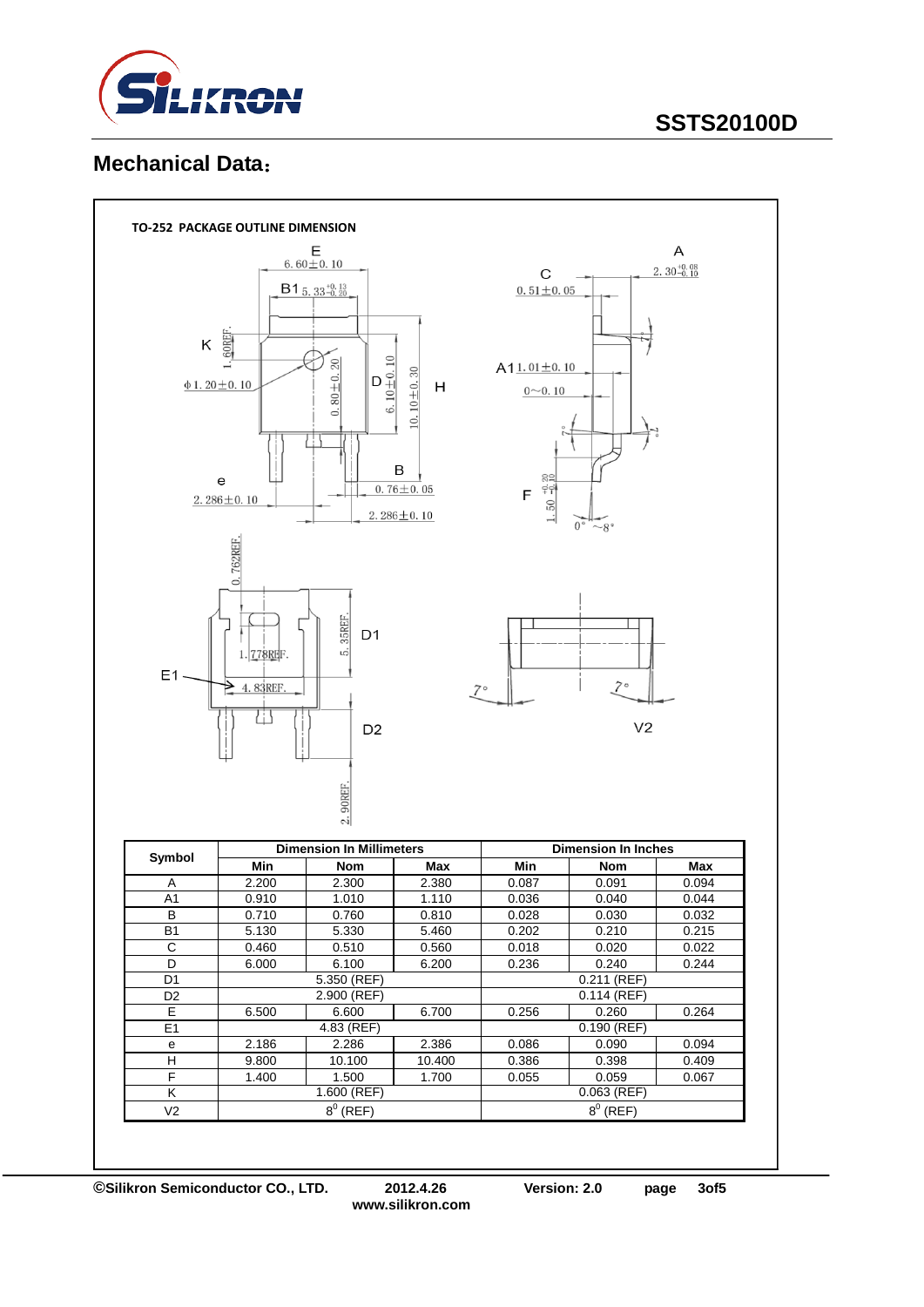

## **Ordering and Marking Information**

## **Device Marking: SSTS20100D**

## **Package (Available) TO-252 Operating Temperature Range C : -55 to 150 ºC**

### **Devices per Unit**

**Option1**:

| Package       |      | Units/Tap Tapes/Inner | Units/Inner | <b>Inner</b>        | Units/Carton |
|---------------|------|-----------------------|-------------|---------------------|--------------|
| <b>Type</b>   |      | <b>Box</b>            | <b>Box</b>  | <b>Boxes/Carton</b> | <b>Box</b>   |
|               |      |                       |             | Box                 |              |
| <b>TO-252</b> | 2500 |                       | 5000        |                     | 35000        |

### **Option2**:

| Package       |      | Units/Tap Tapes/Inner | Units/Inner | Inner               | Units/Carton |
|---------------|------|-----------------------|-------------|---------------------|--------------|
| <b>Type</b>   | ıе   | Box                   | <b>Box</b>  | <b>Boxes/Carton</b> | <b>Box</b>   |
|               |      |                       |             | Box                 |              |
| <b>TO-252</b> | 2500 |                       | 2500        |                     | 25000        |

## **Reliability Test Program**

| <b>Test Item</b>   | <b>Conditions</b>   | <b>Duration</b>   | <b>Sample Size</b>  |
|--------------------|---------------------|-------------------|---------------------|
| High               | Ti=125℃ to 150℃ @   | 168 hours         | 3 lots x 77 devices |
| <b>Temperature</b> | 80% of Max          | 500 hours         |                     |
| <b>Reverse</b>     | <b>VDSS/VCES/VR</b> | <b>1000 hours</b> |                     |
| Bias(HTRB)         |                     |                   |                     |